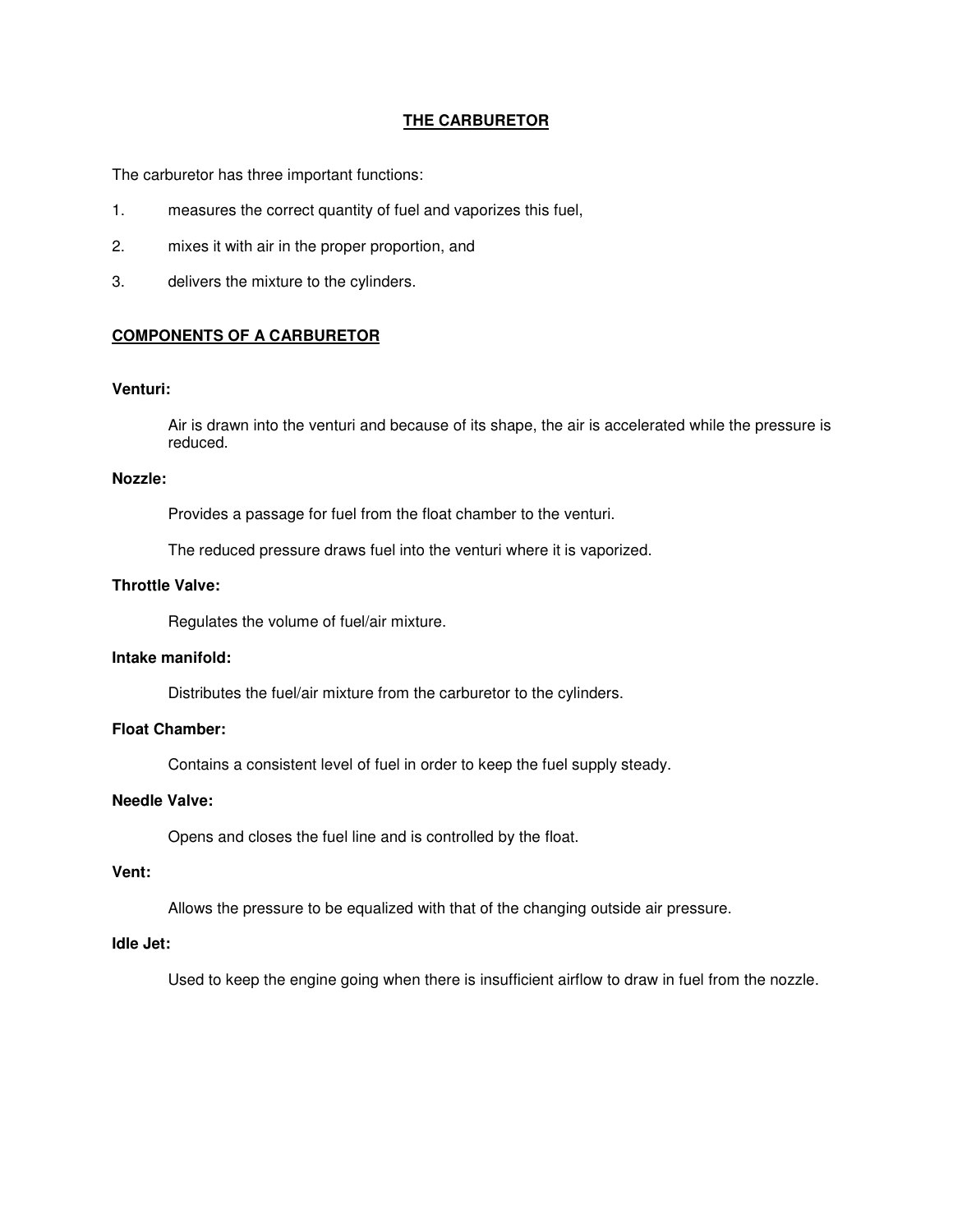# **FUEL/AIR MIXTURE**

The ratio of fuel to air is regulated by the pilot with the mixture control.

The throttle valve regulates the flow of air/fuel mixture into the engine. It also creates turbulence to assist in the mixing of fuel and air.

The proportion of fuel is governed by weight and not by volume.

The chemically correct mixture is about 1:15, where it is one part fuel to fifteen parts air.

An engine will run hotter with a lean mixture because the lean mixture is slower burning, exposing the cylinder walls to high temperatures for a longer period of time.

An engine will run cooler with a richer mixture because the rich mixture burns more quickly.

#### **MIXTURE CONTROL**

As altitude increases, the density of air decreases.

Carburetors are calibrated for sea level operation. Therefore, with altitude, the mixture would become over-rich, causing a waste of fuel and a loss of power.

Mixture control is fitted to adjust the amount of fuel being drawn from the nozzle.

The mixture control can be used to produce a rich or lean fuel/air mixture.

### **RICH MIXTURE**

Besides lowering the combustion temperature, too rich a mixture will result in unburned wasted fuel.

It contributes to fouled spark plugs and combustion chamber deposits.

Can also cause rough engine operation, appreciable loss of power or engine failure.

Used for high power settings.

## **LEAN MIXTURE**

May cause rough engine operation, sudden "cutting out", "popping back" or backfiring, detonation, overheating or appreciable loss of power.

Continual operation at too lean a mixture has also been responsible for engine failure.

Used for cruise power settings.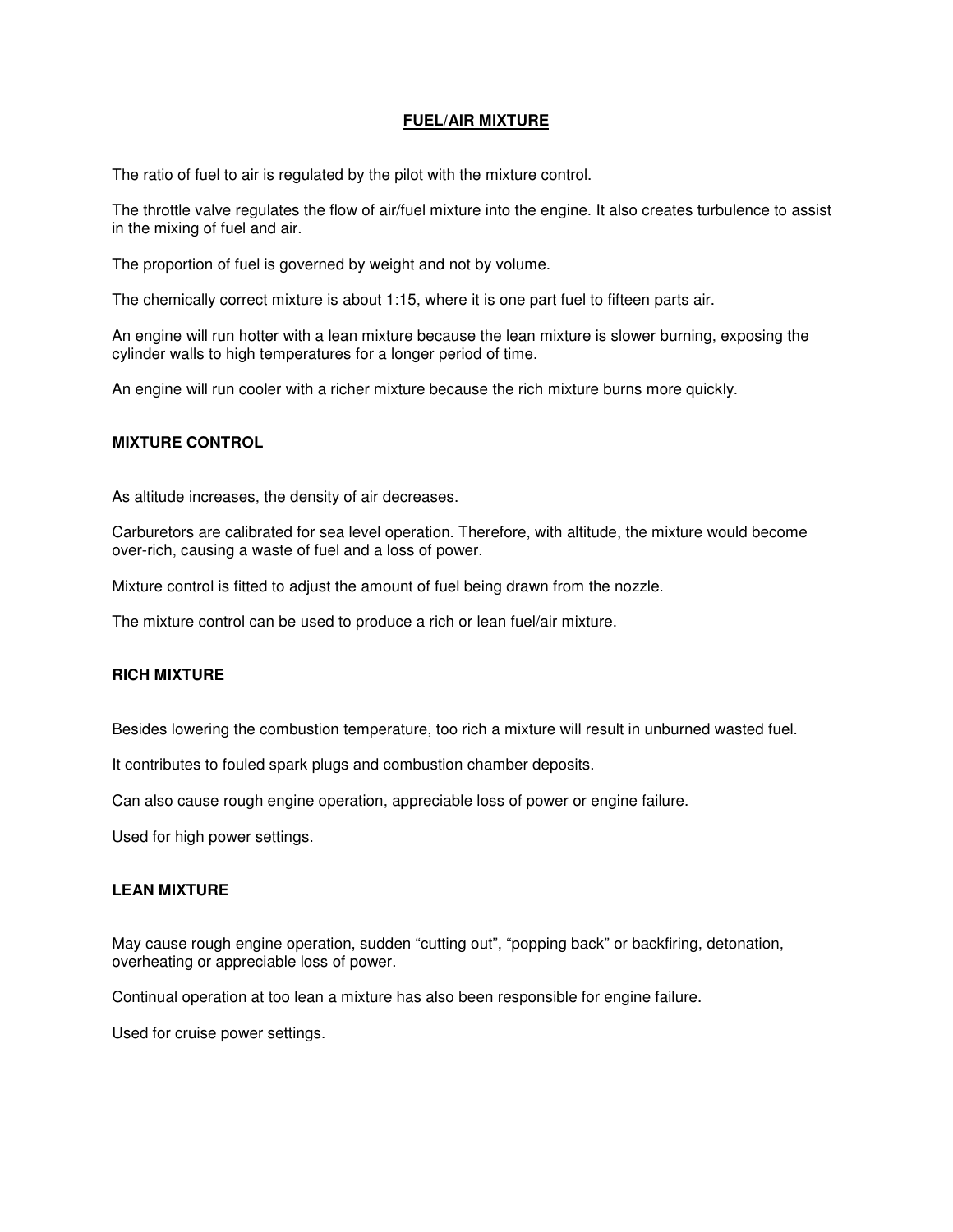# **WHEN TO LEAN ENGINE**

- 1. At cruise power, below approximately 75% of the rated RPM of the engine.
- 2. At any altitude above 3000 feet.
- 3. For take-off at high altitude airports.
- 4. After climbing to a higher altitude.

# **WHY LEAN THE ENGINE**

Proper leaning of engine is both practical and economical. It results in:

- economy of fuel,
- a smoother running engine,
- a more efficient engine,
- extended range,
- less spark plug fouling,
- more desirable engine temperatures, and
- cleaner combustion chambers.

# **CARBURETOR ICING**

Forms under moist atmospheric conditions with air temperatures anywhere from approximately -5°C to 30°C.

Indicated by a loss of power (RPM drop).

Can cause complete engine failure.

#### **FORMS OF CARBURETOR ICE**

There are three forms of carburetor ice:

- 1. Fuel vaporization ice,
- 2. impact ice, and
- 3. throttle ice.

#### **PREVENTION OF CARB ICING:**

Carb icing does not occur in engines that have fuel injectors rather than a carburetor.

Carb heat uses air heated by the exhaust system which is pumped into the carburetor

Results in initial drop in RPM.

If ice is present, its melting will give a short period of engine roughness.